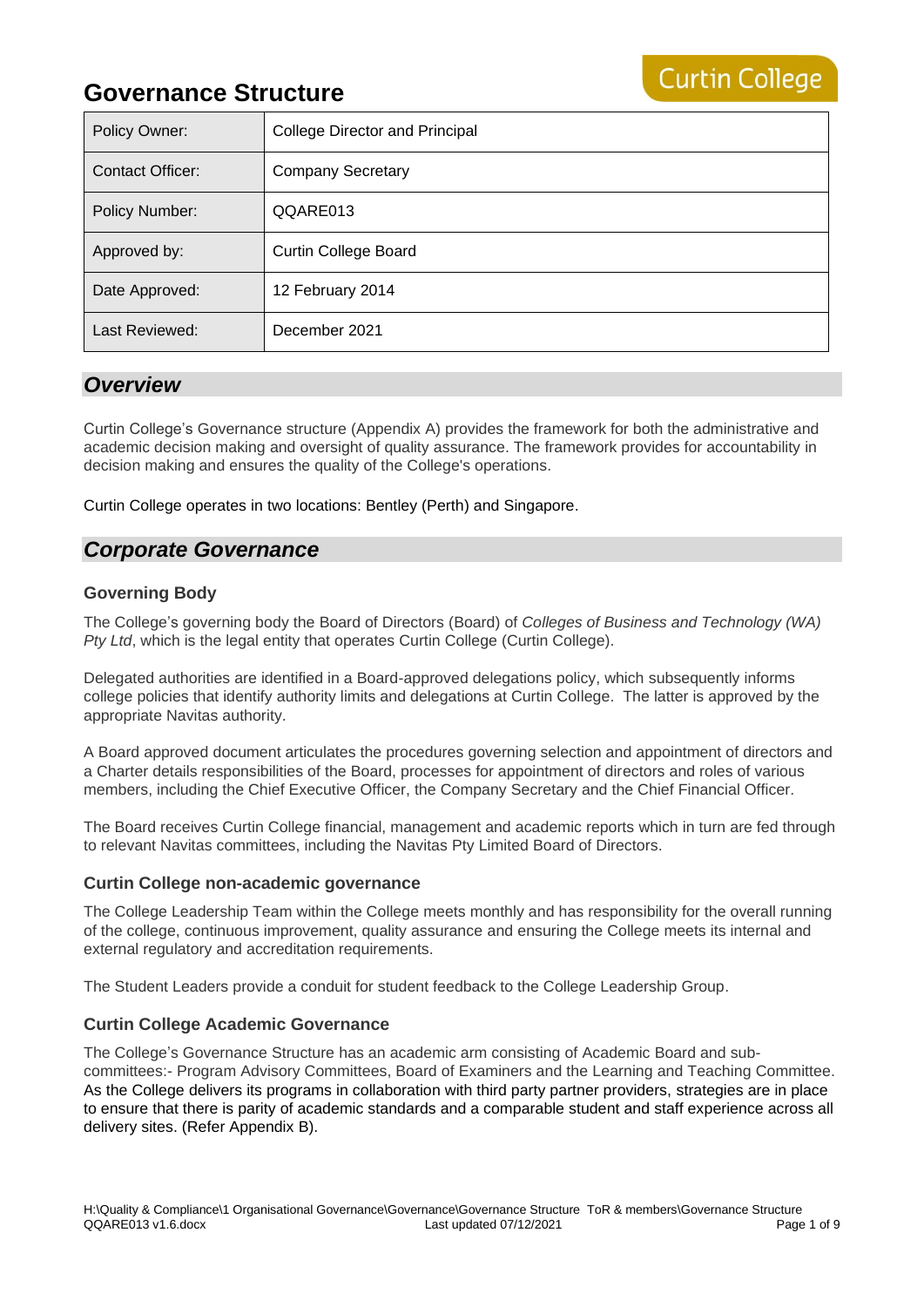

| <b>Version</b>           | Last changes:                                                                                                                                                                                             |
|--------------------------|-----------------------------------------------------------------------------------------------------------------------------------------------------------------------------------------------------------|
| V <sub>1.6</sub> Dec '21 | <b>Updated Appendix A</b><br><b>Updated Appendix B</b>                                                                                                                                                    |
| V1.5 Apr '19             | Updated L&T Committee post approval at Aboard 2 April, 2019<br>Updated membership to include SAS, casual academic teaching staff and<br>student reps<br>Updated Terms of Reference and meeting regularity |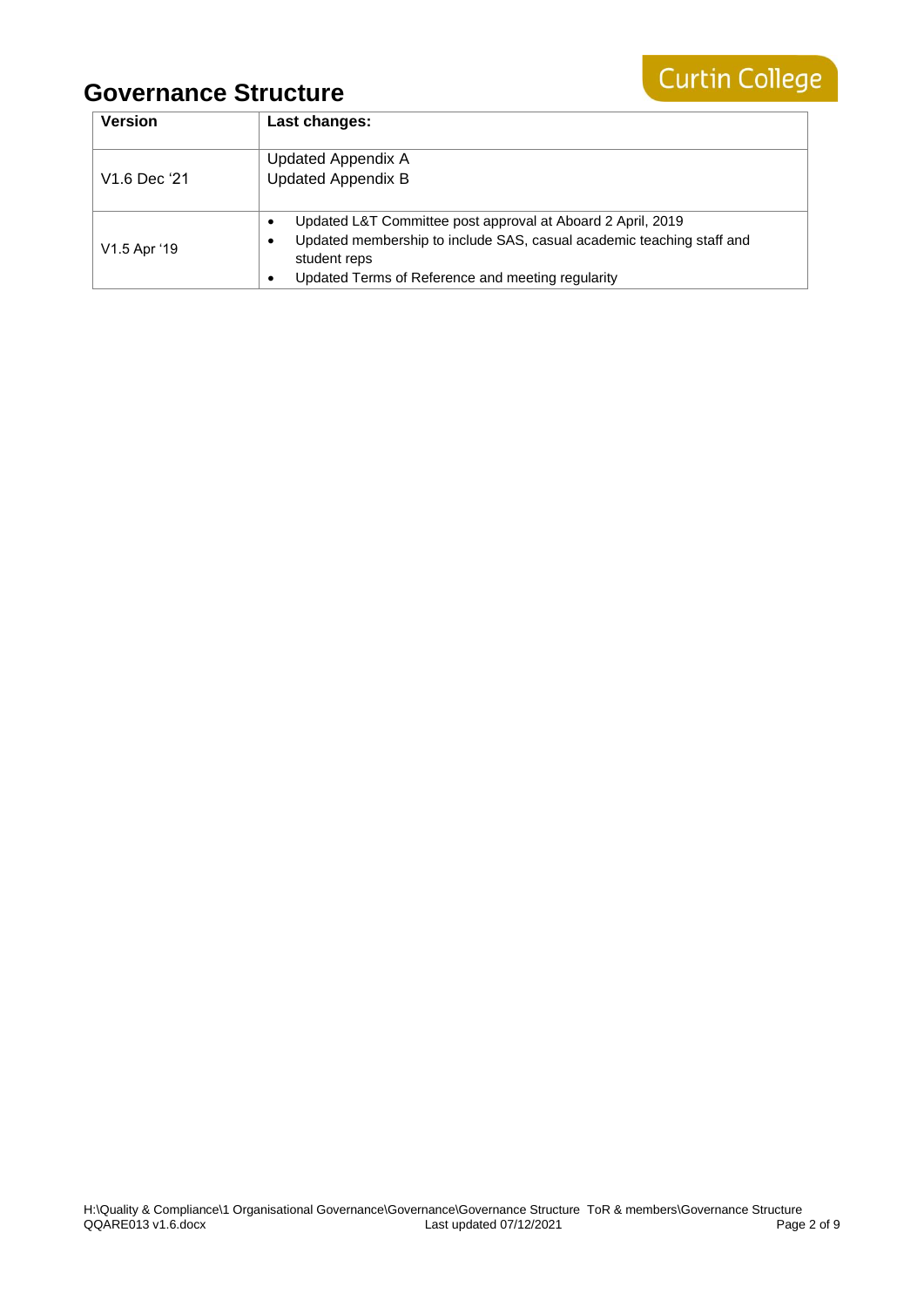**Appendix A**

#### **Corporate Governance Board of Directors Colleges of Business and Technology (WA) Pty Ltd** UPA Executive Leadership Team (ELT) **UPA College Directors' Forum Curtin College Curtin College Curtin College Leadership Team (CCLT) Joint Management Academic Board** (Finance, Learning and Teaching, Marketing and Committee **Admission, Student Services, Human Resources,** (External Chair) (joint membership with **Information Technology, Quality Risk and Compliance) Curtin University) Appeals Committee (Academic)** Learning **College Enhancement Student** and and **Senior Academic Working Groups e.g. Student Focus Complaints Committee Teaching Leadership Team Wellness and Safety Groups** Committee (non-academic) **Enabling Support Functions**

Brand and Agent Management; Marketing and Sales; HR; Technology; Finance; Internal Audit; Learning and **Teaching: Quality, Risk and Compliance**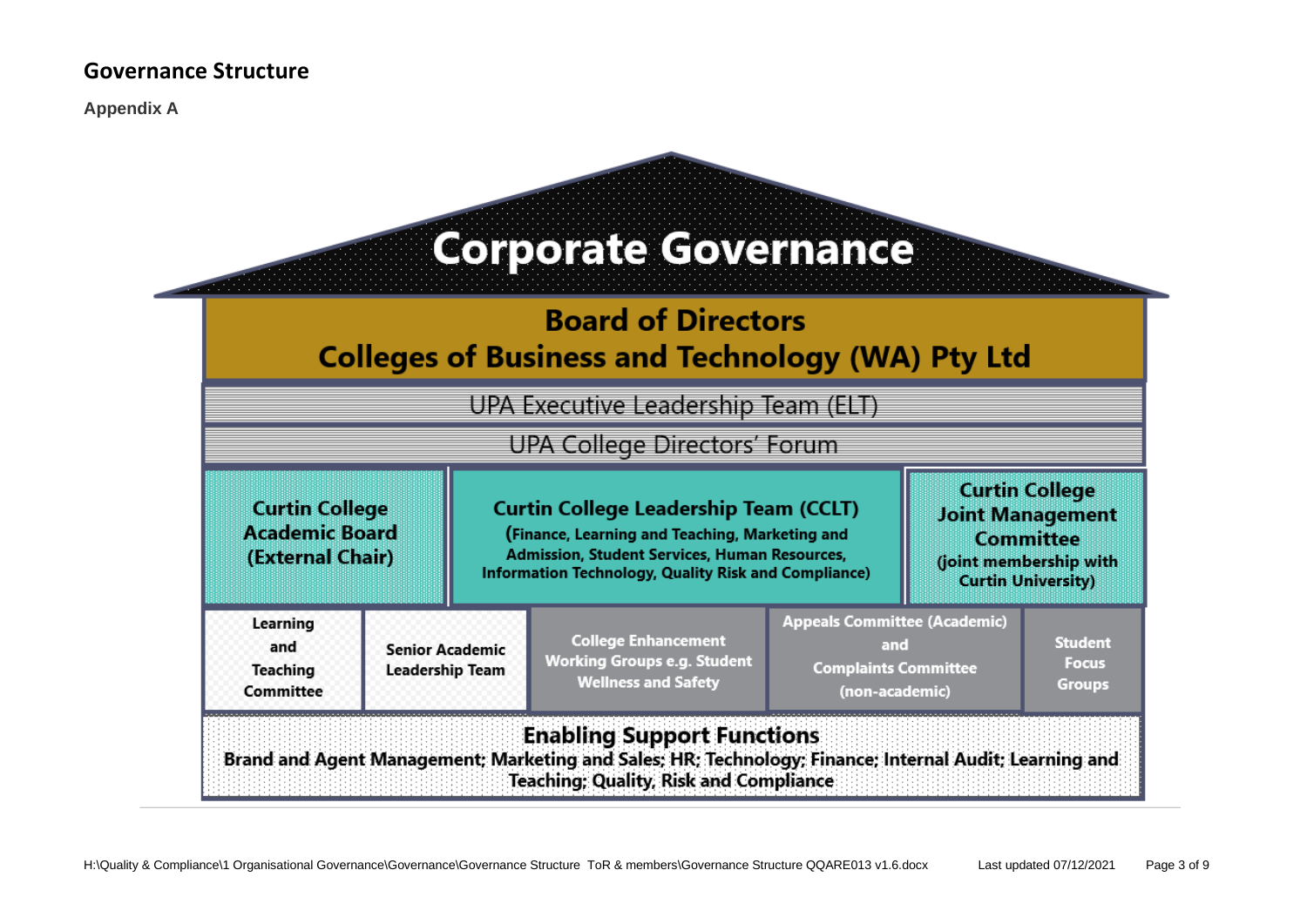### **Appendix B**

| <b>Board/Committee</b>                                                                                                                      | <b>Chair</b>                                                                                                                                                                                                   | <b>Membership (part of Terms of Reference)</b>                                                                                                                                                                                                                                                                                                                                                                                                                                   | <b>Terms of Reference</b>                                                                                                                                                                                                                                                                                                                                                                                                                                                                                                                                                                                                                                                                                                                                                                                          | <b>Meeting Schedule</b>                                                                 |
|---------------------------------------------------------------------------------------------------------------------------------------------|----------------------------------------------------------------------------------------------------------------------------------------------------------------------------------------------------------------|----------------------------------------------------------------------------------------------------------------------------------------------------------------------------------------------------------------------------------------------------------------------------------------------------------------------------------------------------------------------------------------------------------------------------------------------------------------------------------|--------------------------------------------------------------------------------------------------------------------------------------------------------------------------------------------------------------------------------------------------------------------------------------------------------------------------------------------------------------------------------------------------------------------------------------------------------------------------------------------------------------------------------------------------------------------------------------------------------------------------------------------------------------------------------------------------------------------------------------------------------------------------------------------------------------------|-----------------------------------------------------------------------------------------|
| <b>Academic Board</b><br>(as per Curtin<br><b>College Board of</b><br><b>Directors Terms of</b><br>Reference)<br>equivalent.<br>& Principal | Independent Chair - with<br>experience in academic<br>leadership including<br>experience at a university<br>academic board or<br>Appointed by the Board<br>following consultation<br>with the College Director | Independent Chair (2-year term, up to 3<br>successive terms).<br><b>Curtin College</b><br>College Director & Principal (ex-officio)<br>Academic Director (ex-officio)<br>4 Program Managers (ex-officio)<br>2 Discipline Leads (ex-officio)<br>$\bullet$<br>Student & Academic Services Manager (ex-<br>$\bullet$<br>officio)<br>Two students - (2-year terms)<br><b>Curtin University</b><br>DVC Academic or nominee (ex-officio)                                               | Academic Governance is defined by TEQSA as "the<br>framework of policies, structures, relationships,<br>systems and processes that collectively provide<br>leadership to and oversight of a higher education<br>provider's academic activities (teaching, learning<br>and scholarship, and research and research training<br>if applicable) at an institutional level."<br>The general function of the Academic Board is to be<br>responsible for helping to ensure that the academic<br>quality, integrity and standards of Curtin College's<br>operations as an academic institution align with the<br>Australian Higher Education Standards Framework.<br>The specific functions of the Academic Board are:<br>Strategy<br>$\bullet$                                                                            | Three times a year<br>normally:<br>March/April,<br>July/August and<br>November/December |
|                                                                                                                                             |                                                                                                                                                                                                                | 2 Faculty Deans, Learning and Teaching on<br>the recommendation of the DVC<br>International (2-year term)<br>Director, Curtin English (ex-officio)                                                                                                                                                                                                                                                                                                                               | Provide advice on overall strategic academic<br>$\circ$<br>direction and planning.                                                                                                                                                                                                                                                                                                                                                                                                                                                                                                                                                                                                                                                                                                                                 |                                                                                         |
|                                                                                                                                             |                                                                                                                                                                                                                | <b>Partner Providers</b><br>PVC and President, Curtin Singapore (ex-<br>officio)<br>Director of Academic Studies, Curtin<br>Singapore (ex-officio)<br>Currently our only partner is Curtin Singapore,<br>but any other partners in the future will have<br>membership on the board.<br>Industry representative - position vacant (2-<br>year term, up to 3 successive terms).<br>The Executive Officer to the Academic Board<br>provides secretarial and administrative support. | Quality, integrity and standards<br>$\bullet$<br>Assure compliance with academic aspects<br>$\circ$<br>of the Higher Education Standards<br>Framework.<br>Report (through the Chair of Academic<br>$\circ$<br>Board) on academic quality assurance<br>activities to the governing body: Colleges of<br>Business and Technology (WA) Pty Ltd (T/a<br>Curtin College) Board<br>Provide advice regarding academic aspects<br>$\circ$<br>of TEQSA re-registration of programs.<br>Set, monitor and scrutinise institutional<br>$\circ$<br>benchmarks for academic quality and<br>outcomes, including but not limited to<br>teaching qualifications, teacher evaluations,<br>student feedback, pass rates and student<br>outcomes.<br>Recommend action/s to improve<br>$\circ$<br>performance against these benchmarks, |                                                                                         |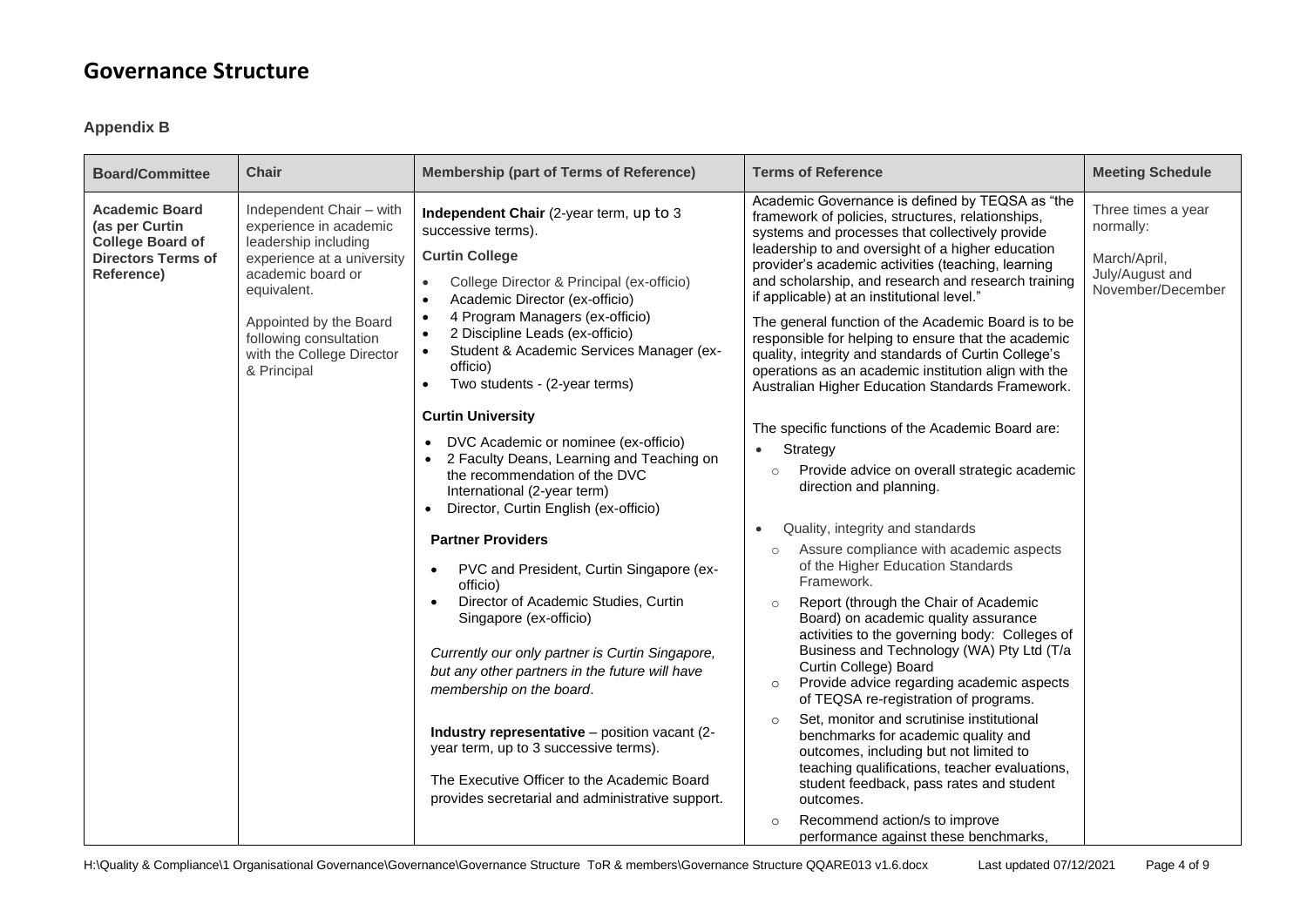| <b>Board/Committee</b> | <b>Chair</b> | <b>Membership (part of Terms of Reference)</b>                                                                                                                                                                                                                                                                                                                                                                                                                                                                                                                                                                                                                                                                                         | <b>Terms of Reference</b>                                                                                                                                                                                                                                                                                                                                                                                                                                                                                                                                                                                                                                                                                                                                                                                                                                                                                                                                                                                                                                                                                                                                                                                                                                                                                                                                                                                                                                                                                                                                                                                                                 | <b>Meeting Schedule</b> |
|------------------------|--------------|----------------------------------------------------------------------------------------------------------------------------------------------------------------------------------------------------------------------------------------------------------------------------------------------------------------------------------------------------------------------------------------------------------------------------------------------------------------------------------------------------------------------------------------------------------------------------------------------------------------------------------------------------------------------------------------------------------------------------------------|-------------------------------------------------------------------------------------------------------------------------------------------------------------------------------------------------------------------------------------------------------------------------------------------------------------------------------------------------------------------------------------------------------------------------------------------------------------------------------------------------------------------------------------------------------------------------------------------------------------------------------------------------------------------------------------------------------------------------------------------------------------------------------------------------------------------------------------------------------------------------------------------------------------------------------------------------------------------------------------------------------------------------------------------------------------------------------------------------------------------------------------------------------------------------------------------------------------------------------------------------------------------------------------------------------------------------------------------------------------------------------------------------------------------------------------------------------------------------------------------------------------------------------------------------------------------------------------------------------------------------------------------|-------------------------|
|                        |              | The Academic Board will have regard to:<br>$\bullet$<br>- Advice from the College Leadership<br>Team<br>- Advice from the Academic Board's<br>Committees.<br>The Academic Board may invite any other<br>officer of the College, or any other person, to<br>attend for a specified item of a meeting or to<br>attend a specified meeting, to assist the<br>Academic Board in its deliberations.<br>The College will endeavour to achieve<br>$\bullet$<br>diversity and gender balance on the<br>Academic Board where possible.<br>The Academic Board may establish other<br>committees/working parties as it sees fit to assist it<br>fulfil its responsibilities. Such committees report to<br>Academic Board by way of their minutes. | including the review of admission criteria<br>where required.<br>Delegate authority to the College Director to<br>$\circ$<br>confer awards.<br>Receive reports on and monitor program<br>$\circ$<br>and unit performance, including overall unit<br>and course pass rates, progression rates,<br>retention rates, moderation practices and<br>benchmarking (including against Curtin<br>University pass rates in equivalent<br>programs).<br>Consider and approve all College policies<br>$\circ$<br>relating to academic activities.<br>Monitor compliance with college policies<br>$\circ$<br>relating to academic activities.<br>Critically evaluate the quality and<br>$\circ$<br>effectiveness of educational innovations or<br>proposals for innovations.<br>Courses<br>$\bullet$<br>Consider and approve all new program<br>$\circ$<br>proposals as well as major changes to<br>existing programs.<br>Consider whether the available data and<br>$\Omega$<br>information, including that provided by Curtin<br>University, is adequate for conducting<br>effective policy and program reviews.<br>Provide advice regarding academic aspects<br>$\circ$<br>of TEQSA accreditation of programs.<br>Establish other committees/working parties<br>$\circ$<br>as it sees fit to help fulfil its responsibilities.<br>Such committees report to Academic Board<br>by way of their minutes.<br>Learning and Student Experience<br>Maintain oversight of academic integrity,<br>$\circ$<br>including monitoring of potential risks.<br>Approve the academic calendar.<br>$\circ$<br>Periodically review assessment strategies.<br>$\circ$ |                         |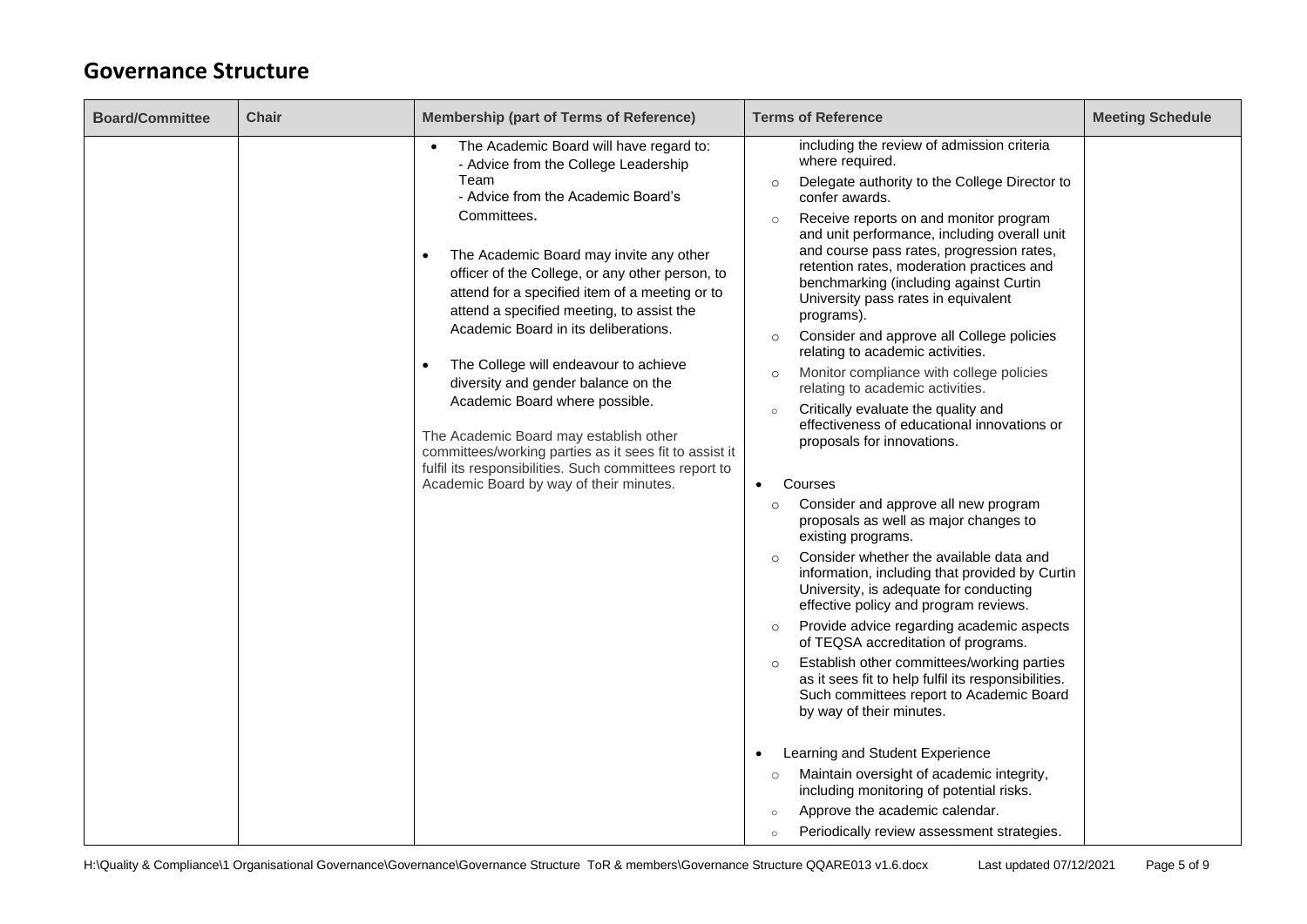| <b>Board/Committee</b>                                        | <b>Chair</b>           | <b>Membership (part of Terms of Reference)</b>                                                                                                                                                                                                                                                                                                                                                                                                       | <b>Terms of Reference</b>                                                                                                                                                                                                                                                                                                                                                                                                                                                                                                                                                                            | <b>Meeting Schedule</b> |
|---------------------------------------------------------------|------------------------|------------------------------------------------------------------------------------------------------------------------------------------------------------------------------------------------------------------------------------------------------------------------------------------------------------------------------------------------------------------------------------------------------------------------------------------------------|------------------------------------------------------------------------------------------------------------------------------------------------------------------------------------------------------------------------------------------------------------------------------------------------------------------------------------------------------------------------------------------------------------------------------------------------------------------------------------------------------------------------------------------------------------------------------------------------------|-------------------------|
|                                                               |                        |                                                                                                                                                                                                                                                                                                                                                                                                                                                      | Periodically review strategies for dealing<br>$\circ$<br>with poor performing students, to identify<br>efficiencies and improvements.<br>Monitor the quality of Student Services and<br>$\circ$<br>the Student Experience.<br>Scholarship<br>$\bullet$<br>Review staff qualifications, professional<br>$\circ$<br>development programs, and scholarship.                                                                                                                                                                                                                                             |                         |
| <b>Academic Board</b><br><b>Executive</b><br><b>Committee</b> | Chair - Academic Board | Chair - Academic Board<br>$\bullet$<br>College Director and Principal (or nominee)<br>$\bullet$<br>Academic Director (or nominee)<br>$\bullet$<br>DVC Academic or nominee (ex-officio)<br>$\bullet$                                                                                                                                                                                                                                                  | To exercise, subject to any Academic Board<br>resolution to the contrary, any of the functions<br>that are exercisable by the Academic Board, on<br>the condition that:<br>It is not possible or practicable for the<br>$\bullet$<br>Academic Board to exercise the function in<br>a particular case; and<br>Any exercise of a function by the Academic<br>Board Executive must be reported as soon<br>as practicable to all Academic Board<br>members.<br>• To recommend to Academic Board formal<br>endorsement of any decisions by the Executive<br>Committee at the next Academic Board meeting. | As required.            |
| <b>Learning and</b><br><b>Teaching</b><br><b>Committee</b>    | Academic Director      | <b>Curtin College</b><br>Academic Director<br>College Director & Principal<br>$\bullet$<br>4 x Program Managers<br>٠<br>2 x Discipline Leads<br>2 x casual academic teachers<br>Student and Academic Services Manager<br>$\bullet$<br>Student representative<br><b>Partner Provider</b><br>Director of Academic Services, Curtin<br>Singapore<br>Student & Academic Services Manager<br>Executive Officer - Student and Academic<br>Services Officer | All decisions regarding new, amended, or<br>discontinued Curtin College programs and units<br>must pass through this committee prior to final<br>endorsement/approval by Academic Board.<br>The committee also considers issues pertaining<br>to students' academic experience at Curtin<br>College and Curtin Singapore with an aim<br>toward ensuring that the student experience<br>remains consistently rigorous, authentic and of<br>the highest quality and meets all the<br>requirements of regulatory bodies in all<br>locations.                                                            | Monthly                 |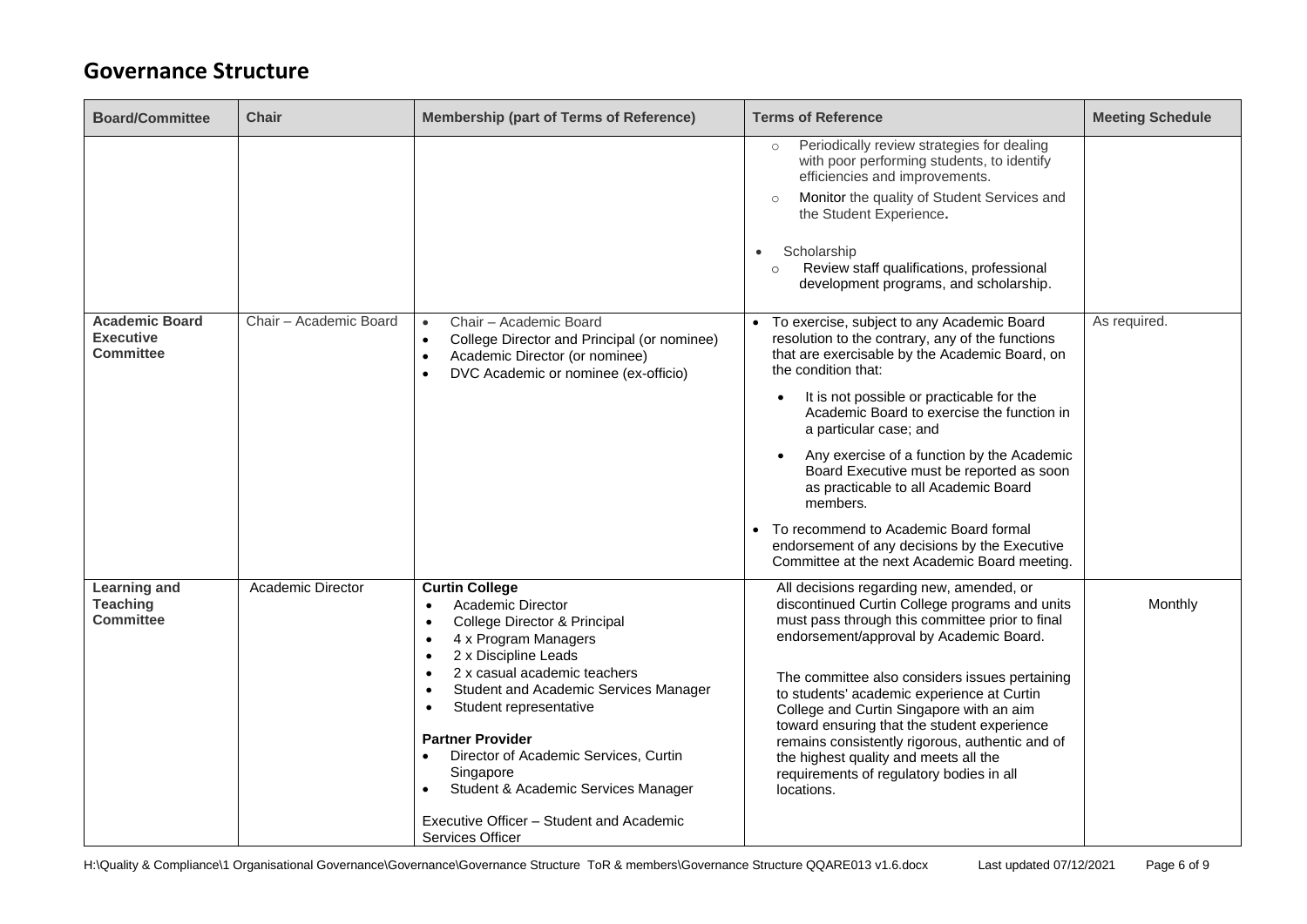| <b>Board/Committee</b>                                                         | <b>Chair</b>      | <b>Membership (part of Terms of Reference)</b>                                                                                                                                                                                                                                                                                                                                                                                                                                                                                                                                                                                       | <b>Terms of Reference</b>                                                                                                                                                                                                                                                                                                                                                                                                                                                                                                                                                                                                                                                                                                                                                                  | <b>Meeting Schedule</b> |
|--------------------------------------------------------------------------------|-------------------|--------------------------------------------------------------------------------------------------------------------------------------------------------------------------------------------------------------------------------------------------------------------------------------------------------------------------------------------------------------------------------------------------------------------------------------------------------------------------------------------------------------------------------------------------------------------------------------------------------------------------------------|--------------------------------------------------------------------------------------------------------------------------------------------------------------------------------------------------------------------------------------------------------------------------------------------------------------------------------------------------------------------------------------------------------------------------------------------------------------------------------------------------------------------------------------------------------------------------------------------------------------------------------------------------------------------------------------------------------------------------------------------------------------------------------------------|-------------------------|
|                                                                                |                   |                                                                                                                                                                                                                                                                                                                                                                                                                                                                                                                                                                                                                                      | Proposals for new, amended and discontinued<br>Curtin College courses and units<br>Proposals for new or amended Curtin College<br>academic policies, procedures and processes,<br>strategies and plans<br>Decisions around academic requirements of<br>regulatory bodies such as TEQSA and<br>EduTrust<br>Implications for Curtin College when there are<br>policy and program changes<br>proposed/implemented at Curtin University<br>Implications arising from student surveys at<br>Curtin College and other indicators of student<br>and academic staff satisfaction<br>Quality assurance and continued enhancement<br>of teaching and scholarship at Curtin College                                                                                                                   |                         |
| <b>Program Advisory</b><br><b>Committee (one for</b><br>each award<br>program) | Academic Director | <b>Curtin College</b><br>College Director & Principal<br>Academic Director<br>Course Specific Program Manager (attends<br>$\bullet$<br>relevant meeting)<br>Course Specific Discipline Lead (attends<br>relevant meeting)<br>Unit Coordinators (as required)<br>Student & Academic Services Manager<br>$\bullet$<br>Student Representative (by program)<br>$\bullet$<br><b>CU Membership</b><br>• Faculty Dean of Learning and Teaching<br>• First Year Coordinator/Course Coordinators of<br>the relevant course(s).<br><b>Partner Providers</b><br>Director of Academic Services, Curtin<br>Singapore (Commerce & Humanities only) | Ensure that the program structure and unit<br>content/outlines are comparable to<br>programs/units at the same level in similar<br>fields at Australian Higher Education Providers.<br>Ensure that the program content and unit<br>$\bullet$<br>outlines for the Diploma (Stage Two) units are<br>comparable in requirements to programs at<br>Curtin University.<br>Recommend to the Academic Board, in the<br>context of assuring compliance with the Higher<br>Education Standards Framework, new<br>programs as well as major or minor program<br>changes.<br>Ensure graduate attributes are as outlined in<br>$\bullet$<br>the Teaching and Learning Plan.<br>Ensure learning and teaching objectives are<br>reflected in each program as outlined in the<br>Teaching & Learning Plan | Twice per year          |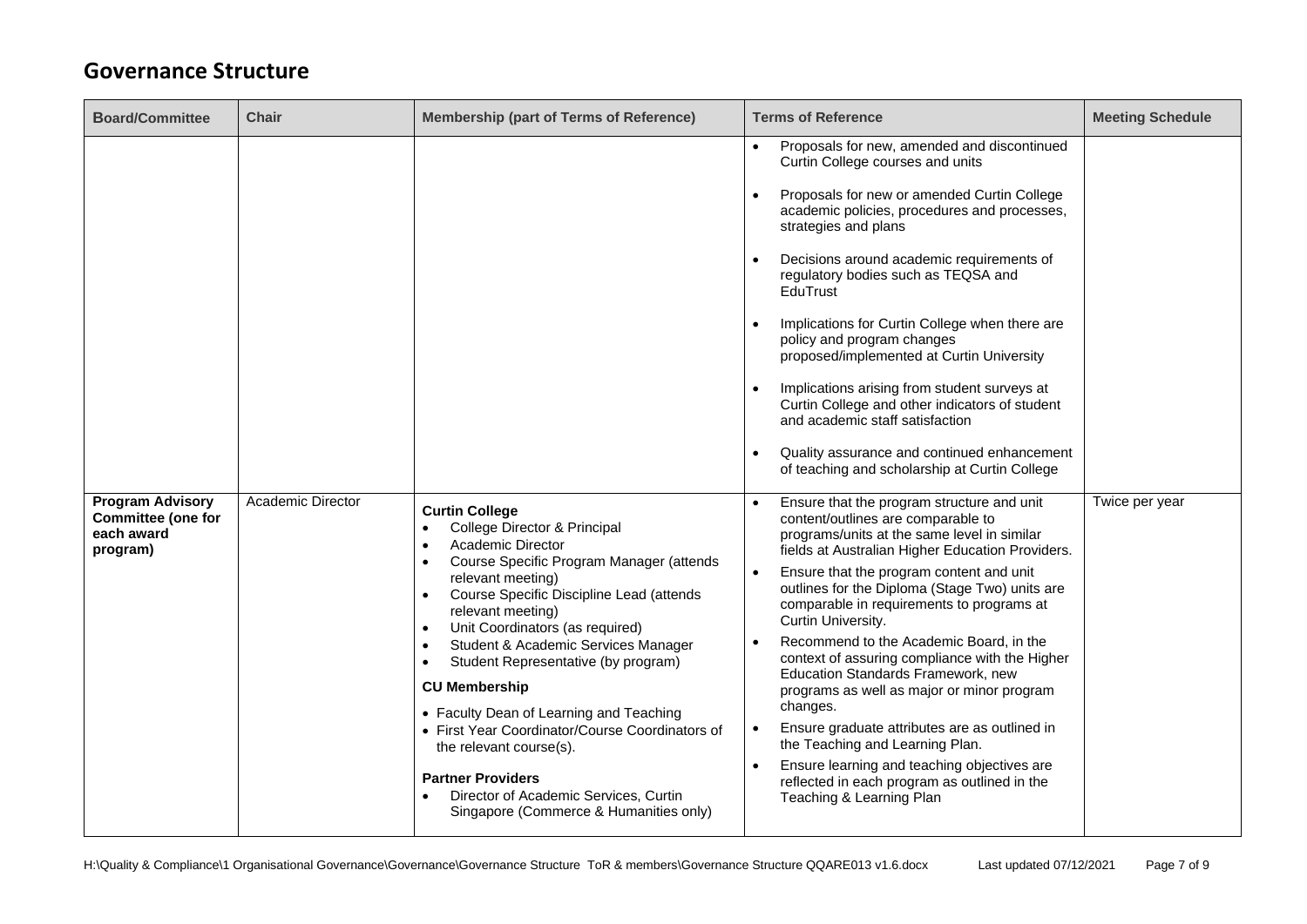| <b>Board/Committee</b> | <b>Chair</b> | <b>Membership (part of Terms of Reference)</b>                          | <b>Terms of Reference</b><br><b>Meeting Schedule</b>                                                                                                                        |
|------------------------|--------------|-------------------------------------------------------------------------|-----------------------------------------------------------------------------------------------------------------------------------------------------------------------------|
|                        |              | Executive Officer - Student & Academic Services<br>Officer (or nominee) | Update members on key academic policies that<br>have been amended and approved by the<br>College's Academic Board.                                                          |
|                        |              |                                                                         | Review student feedback and associated<br>analysis.                                                                                                                         |
|                        |              |                                                                         | Endorse benchmarking and KPIs to assure<br>academic performance and standards are<br>comparable with Curtin University and other<br>similar higher education providers.     |
|                        |              |                                                                         | Review reports from Curtin College unit<br>moderators for onshore and partner programs<br>(if applicable) regarding moderation issues and<br>advise accordingly.            |
|                        |              |                                                                         | Review issues and pass rates arising from<br>Board of Examiners and make appropriate<br>recommendations.                                                                    |
|                        |              |                                                                         | Make recommendations regarding continuous<br>improvement measures to the Learning and<br>Teaching Committee, College Leadership<br>Team and if appropriate, Academic Board. |
|                        |              |                                                                         | Make recommendations on how to improve the<br>interaction between Curtin College and Curtin<br>University Faculties.                                                        |